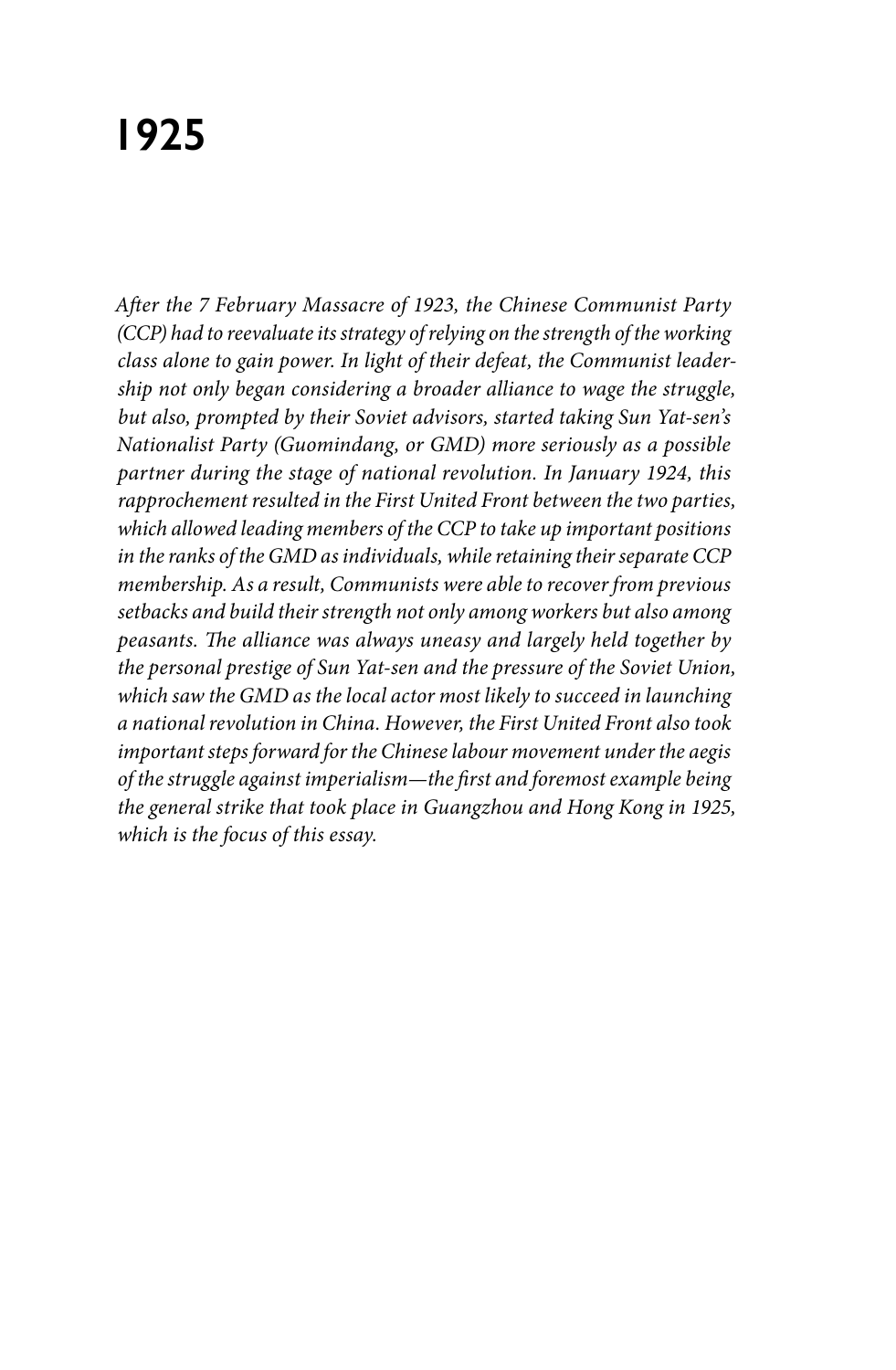## **From the May Thirtieth Movement to the Canton–Hong Kong Strike**

Apo LEONG

These strikes, at first skirmishes, sometimes result in weighty struggles; they decide nothing, it is true, but they are the strongest proof that the decisive battle between bourgeoisie and proletariat is approaching. They are the military school of the working men in which they prepare themselves for the great struggle which cannot be avoided.

— Friedrich Engels, *The Conditions of the Working Class in England* (1845)1

We are resolved to lay down our lives in the struggle against imperialists and capitalists: never will the workers of Hong Kong allow the imperialists within our territory freely to crush us.

— Canton–Hong Kong Strike Committee (1925)2

F<br>and or the past century, the May Thirtieth Movement in China and the subsequent Canton–Hong Kong Strike (省港大罢工) of 1925–26 have been glorified in both the pro–Chinese Communist Party (CCP) and the pro–Nationalist Party (Guomindang, or GMD) history books.<sup>3</sup> The strike, in particular, was a turning point in contemporary Chinese history as union power swelled in Guangzhou at a time when the city was administered by the joint partnership between Nationalists and Communists commonly known as the 'United Front'.4 Unfortunately, this brief honeymoon would come to an end in 1927 when the GMD launched a brutal purge, imprisoning and killing thousands of worker activists throughout China, particularly in Shanghai, Wuhan and Guangzhou, leading to the demise of China's burgeoning militant labour movement (see S.A. Smith's essay on 1927 in the present volume). One century later, this essay reflects on the contributions and tribulations of the revolutionary working class in China in those early years.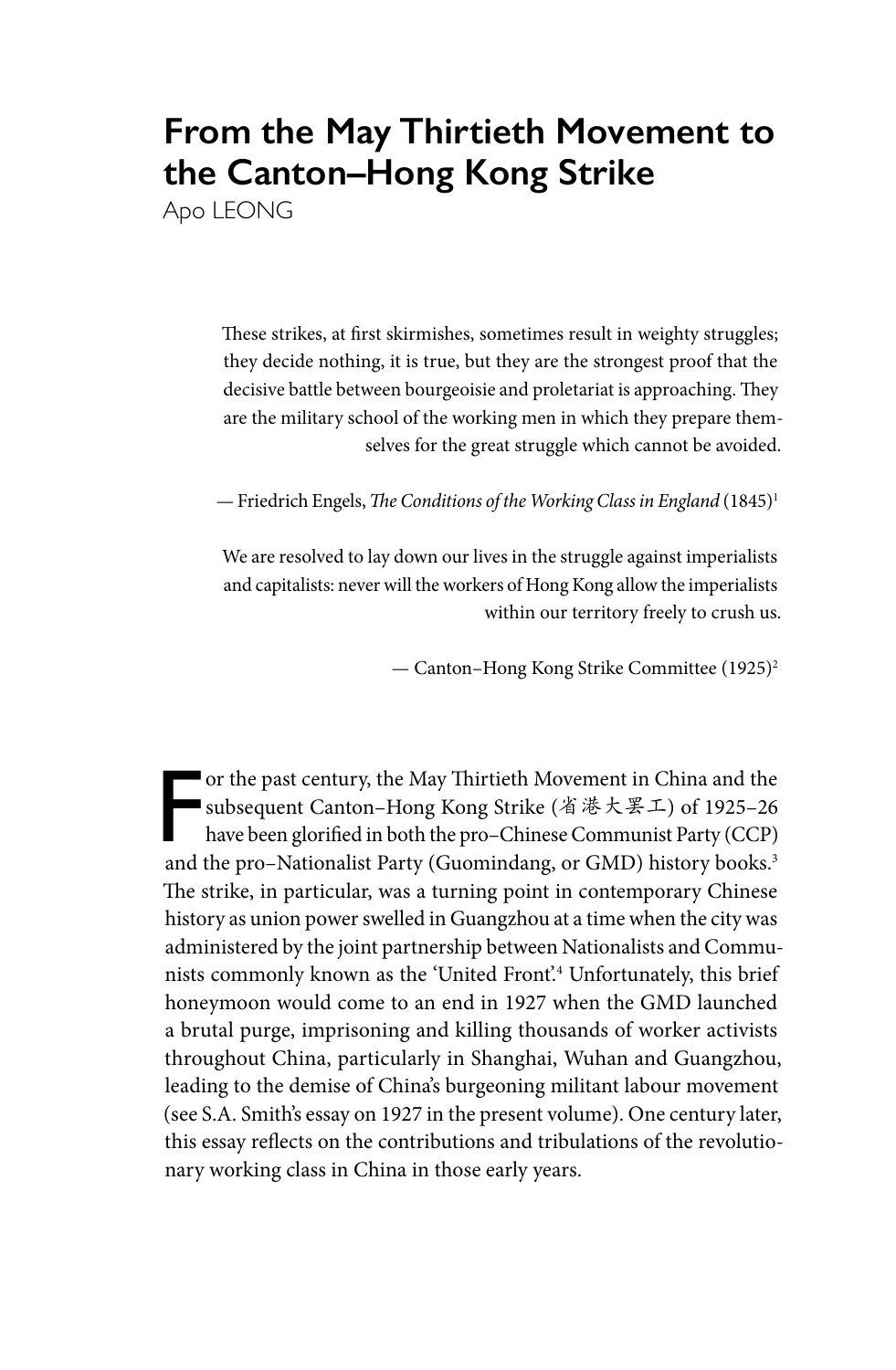The May Thirtieth Movement

In the early 1920s, Shanghai was China's manufacturing hub and a favourite destination for foreign investment. Its many foreign concessions under British, French and Japanese control formed the city's International Settlement, which was governed by its own municipal council. Strategically, the newly born Communist Party set up its Chinese Trade Union Secretariat there in August 1921 to coordinate labour-organising activities, including evening schools, publications and confrontational collective actions.

On 15 May 1925, in response to labour unrest, the managers at the Japanese-owned No. 7 Cotton Mill (Nagai Wata Kaisha) locked out the workers and stopped paying their wages.5 When Japanese supervisors beat Chinese workers in the ensuing confrontation, a twenty-year-old Communist named Gu Zhenghong challenged them but was shot four times and subsequently died. This incident enraged the general public in Shanghai. The CCP instantly launched a campaign calling for solidarity with the textile workers, a boycott of Japanese products and a public funeral for Gu. In response, the Shanghai International Settlement authorities arrested many more workers and students. To counteract the repression, a public procession was announced for 30 May 1925. Nearly 10,000 protestors marched along Nanjing Road and demonstrated outside the police station in which more than 100 demonstrators were being detained. By 2pm, a British inspector ordered the police to open fire at point-blank range, killing thirteen and seriously wounding several dozen protestors.6 This violence triggered the mass mobilisation that went down in history as the May Thirtieth Movement.

The CCP quickly called on all the local trade unions for an emergency meeting and established the Shanghai General Labour Union (上海总 工会). Together with the student and traders' associations, the Party formed a citywide alliance that launched a 'triple strike'  $(\equiv \mathbb{E})$ —a joint mobilisation by workers, students and businesses to protest against the reckless brutality of the foreign powers. The alliance put forward seventeen demands, including the removal of the emergency measures that had been put in place to manage the popular unrest, the punishment of those responsible for the violence, compensation for the victims, respect for Chinese workers' rights to publish, assemble and speak freely, and equal rights for Chinese citizens in the International Settlement. In response,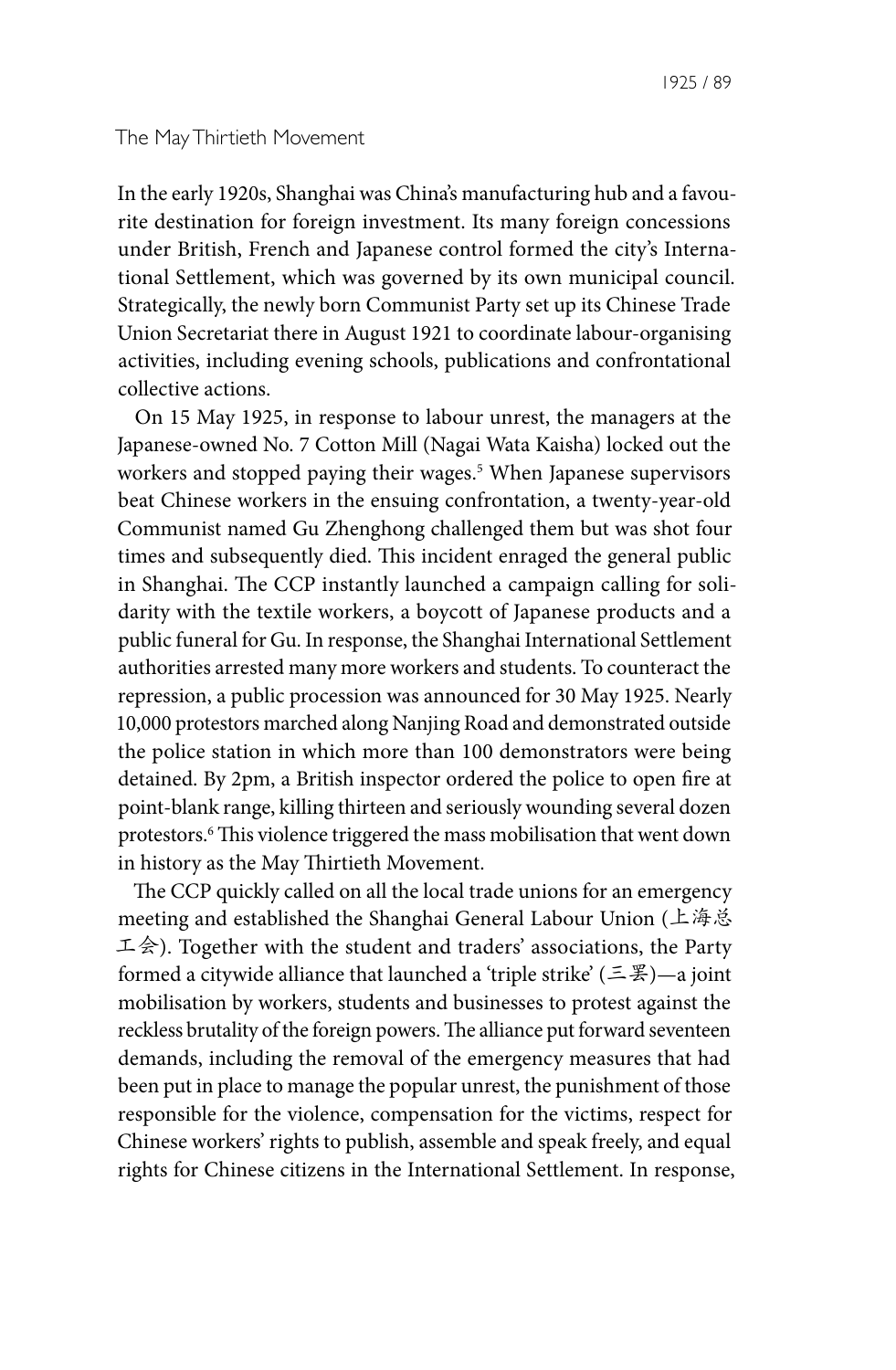the imperialists reinforced their armed units to stifle the general strike with more violence. Within one month, the business circle unilaterally decided to sabotage the general strike by resuming business as usual and the Shanghai General Labour Union had to negotiate settlements with the foreign employers one by one.

In spite of its short life, the Shanghai general strike spread like wildfire, with 135 solidarity strikes occurring in various provinces in its wake, the most notable being the Canton–Hong Kong Strike.7

The Canton–Hong Kong Strike

A British colony since 1840, Hong Kong was not immune to industrial strife and class conflict. Time and again, workers rose up to demand their economic, social and political rights against all odds, such as the mechanics' strike of 1920 and seamen's strike of 1922.<sup>8</sup> Hong Kong unions in those early days were mainly craft unions, clanship or dialect groups, or triad societies. They had close ties with their Chinese counterparts, particularly those from Guangzhou.9 During his days in exile, GMD leader Sun Yat-sen used Hong Kong as a revolutionary base to plan the overthrow of the Qing Dynasty and was well connected with waterfront workers, seafarers and mechanics, who helped him smuggle weapons and occasionally mobilised as combatants for uprisings inside the mainland. He encouraged the formation of modern trade unions along industrial lines—his most significant successes being the seamen's and the mechanics' unions.10

The 1911 revolution opened up political space for trade unions in southern China, whereas the northern and central parts of the country were ruled by different warlords who were natural enemies of the labour movement. Under these conditions, the Chinese labour movement in the south was becoming increasingly militant and anti-imperialistic. On 1 May 1925, the Second Labour Congress, representing 166 trade unions, was convened in Guangzhou and declared the foundation of the All-China Federation of Trade Unions (ACFTU), which immediately decided to affiliate with the Red International of Labour Unions (see also Wang Kan's essay in the present volume).

When the shocking news of the Shanghai massacre of 30 May 1925 arrived in the south, the ACFTU and other groups called for a demonstration on 2 June in Guangzhou and started to plan a solidarity strike. A working team comprising key union figures from Hong Kong and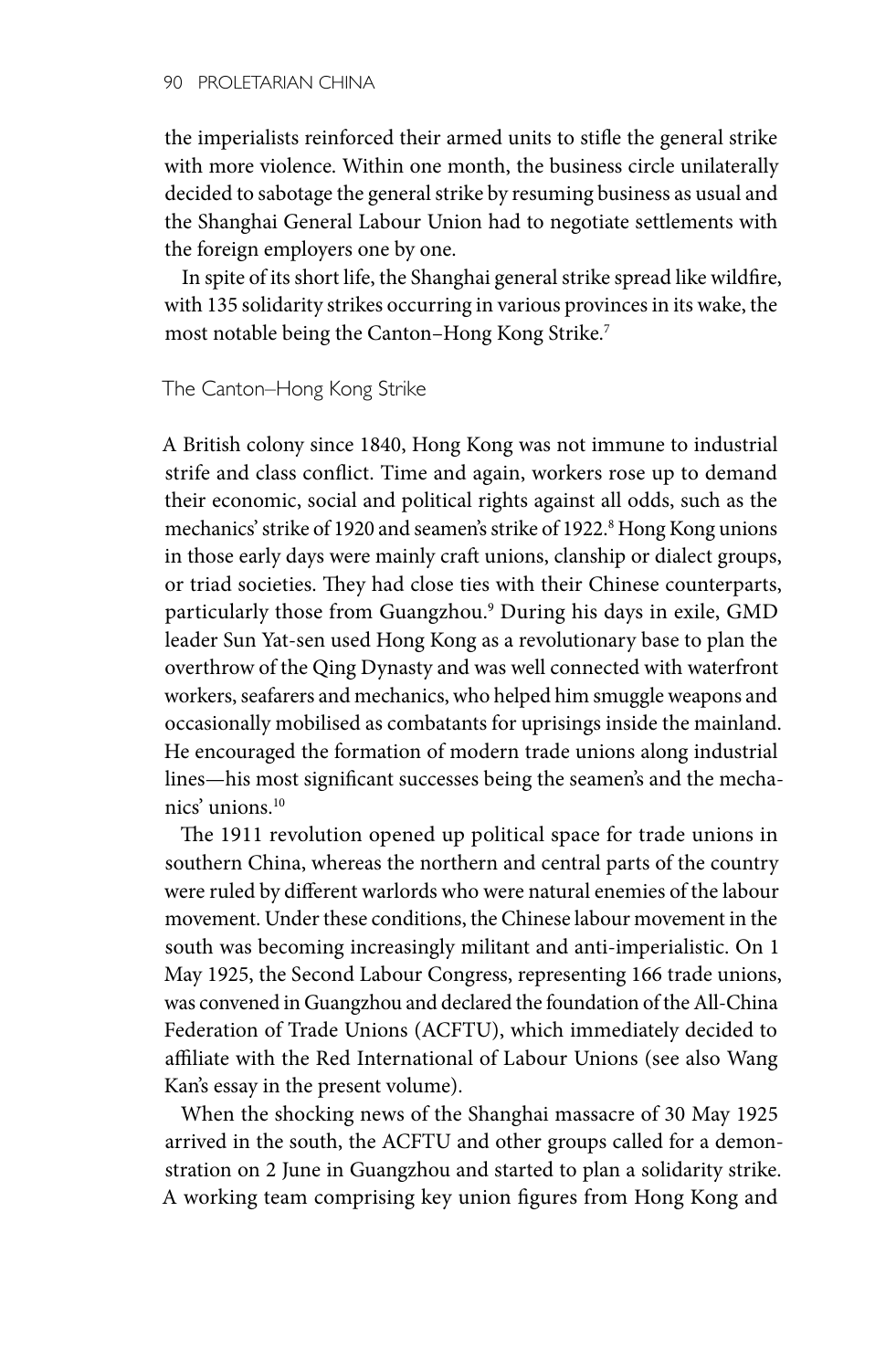the mainland was formed to prepare a general strike similar to the one taking place in Shanghai but also drawing from the experiences of the previous mechanics' and seamen's strikes in Hong Kong. Deng Zhongxia, representing the ACFTU, Su Zhaozheng, the leader of the seamen's union, and others were dispatched to Hong Kong to gain support from local unions from different factions.<sup>11</sup> The call easily won support from the local patriotic Chinese community, including the triads, and the final mass turnout surprised even the organisers.

On 19 June, the first salvo of the strike was fired by seamen, tramway workers and printers. Simultaneously, Hong Kong students began their mobilisation. Soon, employees in Western-style businesses, waterfront workers, coal workers, postal workers, cleaners, construction workers, laundry workers, food workers, gas workers and electrical workers joined the swirling ranks of the 250,000 strikers—nearly one-third of the total population of Hong Kong and half of its labour force. The whole city was paralysed as outbound and inbound transportation came to a stop.

The strike committee adopted a statement in two parts originally released by the All-Hong Kong Federation of Trade Unions.12 The first part stated the strikers' support for the struggle that was taking place in Shanghai and its demands. The second part advanced a series of requests, including: freedom of speech, publication, association and to live in any district; the right to strike and collective bargaining; equality under the law and the suspension of deportation and flogging for local Chinese; universal suffrage; and labour legislation covering things such as an eight-hour workday, social insurance and a minimum wage.

Lured by the promise of food and lodging, and with full support from the Guangdong revolutionary government, the strikers began to drift back to Guangzhou or to nearby villages. The left wing of the GMD faction pledged a subsidy of 10,000 Chinese dollars per month to the strike committee.<sup>13</sup> Abandoned houses, casinos, brothels and boats were requisitioned and turned into dormitories, dining halls and offices for strikers. By 21 June, as a full embargo against the foreign powers was imposed, 3,000 Chinese workers collectively left Shamian, a joint British and French settlement on an islet in central Guangzhou, to join the general strike. With foreign warships moored nearby, the Hong Kong and Shamian administrations declared an emergency curfew.

Two days later, on 23 June, a public procession in solidarity with the May Thirtieth Movement, comprising 100,000 soldiers, workers, farmers, students and traders, was organised in Guangzhou. When the students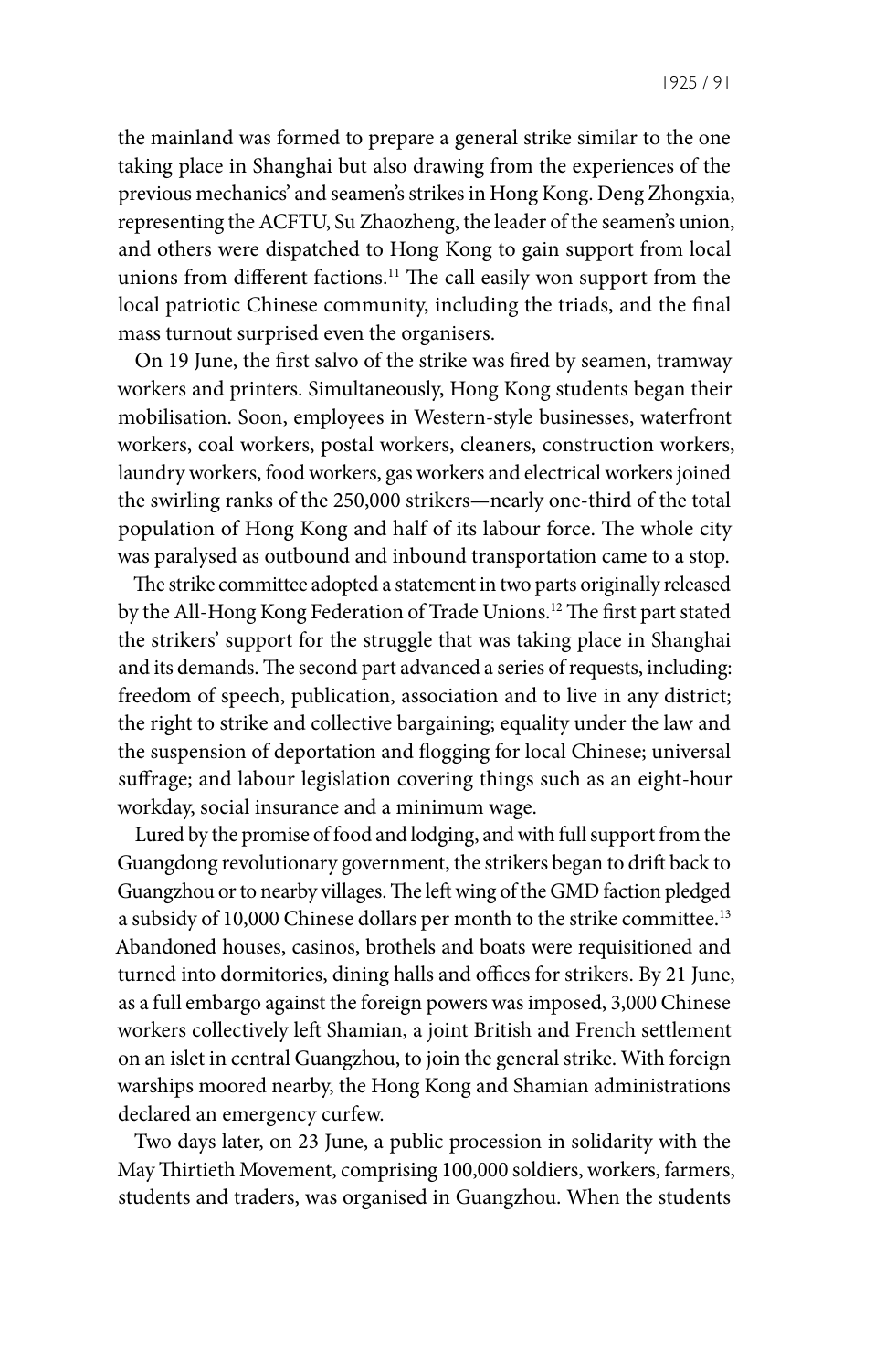were marching along the opposite bank of Shamian, the joint foreign security force suddenly opened fire, killing fifty-two people and wounding more than one hundred.

To consolidate worker power during the general strike, the organisers established the Canton–Hong Kong Strike Committee (省港罢工委员 会; hereinafter, 'Strike Committee') under the ACFTU. This new body was labelled by foreign observers a 'second Guangdong government' because it was entrusted with judicial, legal and police powers and had its own armed pickets, schools, hospitals, court, detention centres and publications.14 The 2,000-strong armed picketers received training from the officers of the Whampoa Military Academy. They even controlled a 'navy' of twelve patrol boats to deter smugglers along sea and land routes of Guangdong Province. In several operations, though poorly armed, these fighting units exchanged gunfire with the British forces in Hong Kong and with pirates, and 120 picketers died while carrying out their duties.

The highest governing body of the strike was the Delegates' Congress, which counted about 800 members, each of whom was democratically elected.15 They met publicly every second day and the meetings were open to all striking workers. By the end of 1926, the conference had met 178 times. The congress chose a thirteen-member Strike Committee represented by the ACFTU (two members), Hong Kong unions (seven members) and the Shamian/Guangzhou unions (four members). Supported by an advisory committee, the Strike Committee headed six special organisations: the Picketing Department, Financial Department, Stores and Auction Department, Joint Hearing Department, Workers' Hospital and the Workers' Propaganda Training School. Under its executive council, there were five departments: transportation and communication, public relations, reception, propaganda, and recreation.

Throughout the strike period, the organisers emphasised training and propaganda work. They put out a weekly newspaper named *Workers' Path*  (工人之路), which reached a circulation of 10,000 copies at its peak. The Strike Committee also ran eight primary schools for the children of the strikers, eight extramural schools for the workers and a labour institute to train militant labour activists, similar to the famous Peasant Movement Training Institute run by Mao Zedong in Guangzhou. Special schools were also organised for women and youth.<sup>16</sup>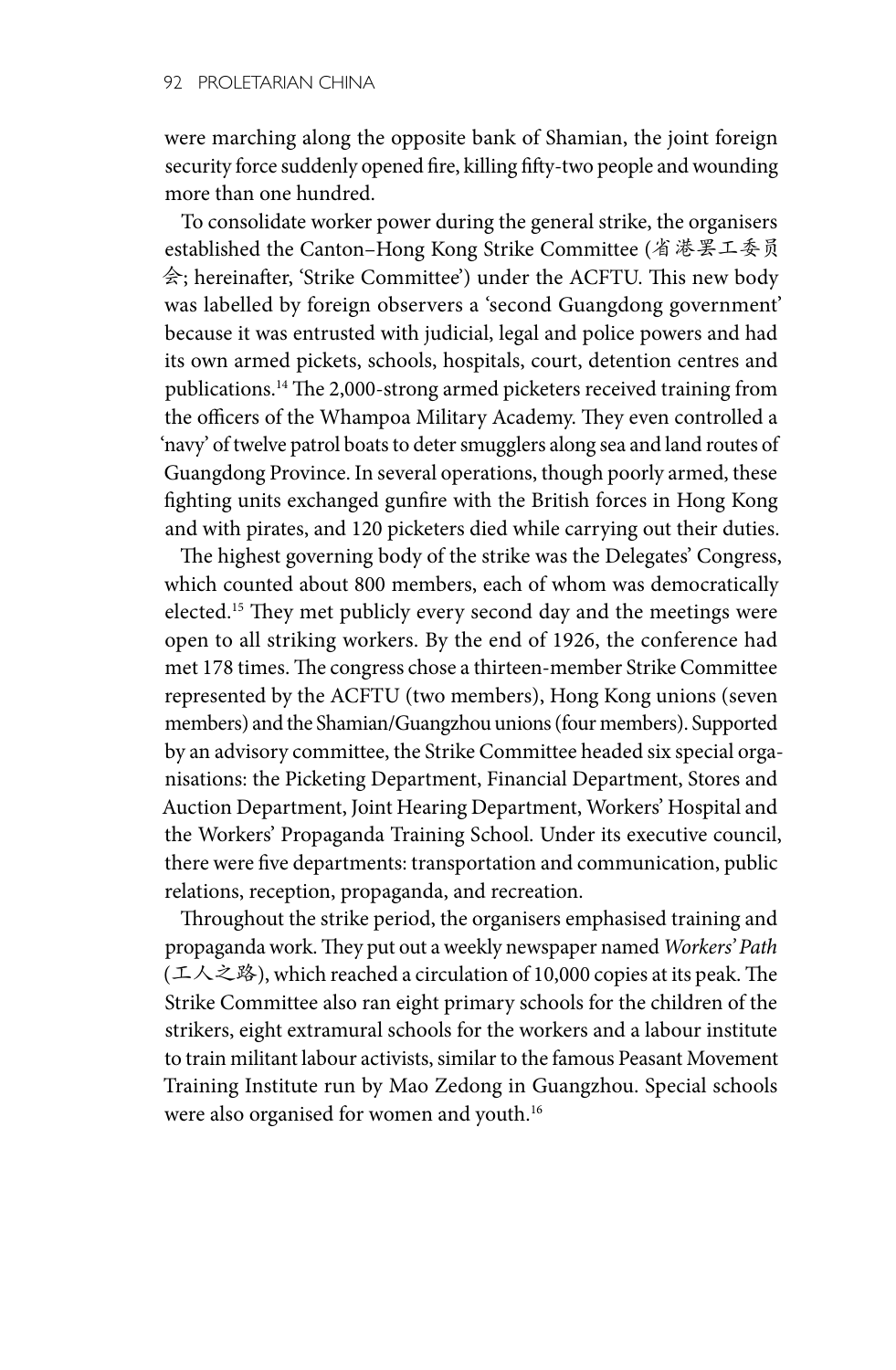## Sustaining the Strike

Economically, Hong Kong was devastated by the strike, with a wave of bankruptcies, bank runs, property market and entrepot trade collapses and ships stranded in the harbour. Hong Kong, which literally means 'fragrant harbour', in those days was mocked as a 'stinky harbour' due to the public health emergency caused by sanitary workers, rubbish collectors and cleaners joining the strike. The strike caused the city to lose seven million Hong Kong dollars every day, turning the government account from a surplus into a deficit.<sup>17</sup> Although the colonial ruling class tried to lobby the British Parliament to send an army to defeat the Guangdong 'Bolshevik' Government, as in the good old days of the Opium War, the British Government was preoccupied with mounting domestic labour problems.<sup>18</sup> The home authorities limited themselves to loaning £3 million to the Hong Kong Government to cover its deficit. By adopting a 'wait and see' approach, they were hoping the Chinese warlords would defeat the revolutionary government. The Hong Kong Government also tried to subsidise and arm the reactionary forces in China to overthrow the revolutionary government, but these forces were quickly quelled by the new revolutionary army.

To sustain the strike, the Strike Committee decided to limit the embargo to only British interests. Ships that did not display a British flag, did not carry British goods and did not call at Hong Kong were allowed to trade with Guangzhou. This measure boosted Guangdong trade, as merchandise was no longer routed through Hong Kong.

In May 1926, the Third Labour Congress was convened in Guangzhou, with the participation of 699 labour organisations claiming to represent 1.24 million members. The congress summed up the labour struggle of the previous year and made an open appeal for the launch of a Northern Expedition to defeat the warlord forces that still controlled most of China and to reunify the country under the banner of the GMD.

As the Northern Expedition kicked off in July 1926, all human, financial, political and diplomatic resources were drawn together to support this new endeavour. As well as those who enrolled as soldiers in the army, 3,000 strikers joined as porters, medical aids and auxiliary personnel. Many prominent labour leaders took up new official positions or helped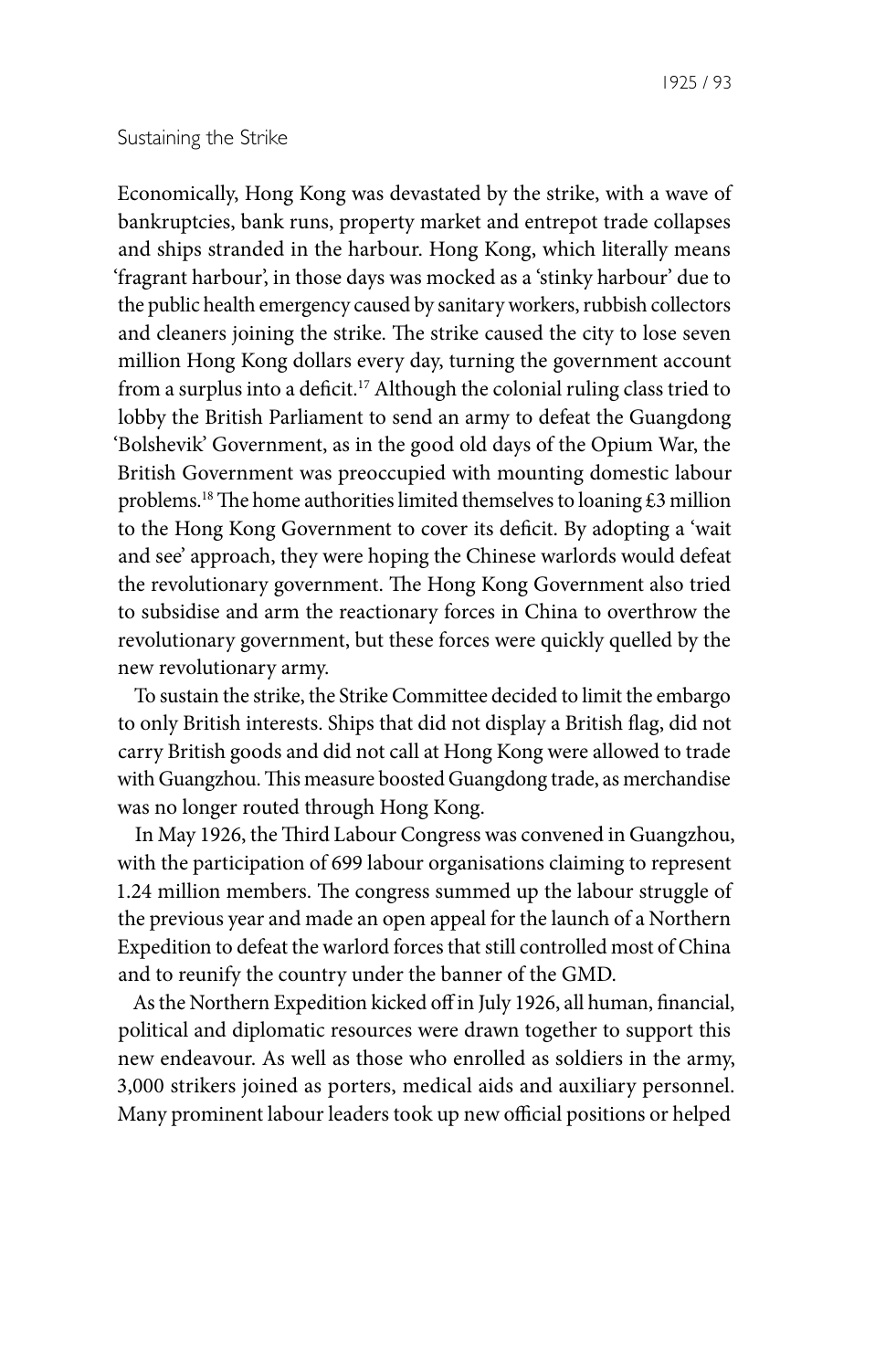to build new unions in the recently captured cities. By October, the revolutionary army seized Wuhan and set up a national government there, with Su Zhaozheng as the Minister of Labour.19 In January 1927, armed picketers broke the British barricade and occupied the Jiujiang and Hankou foreign settlements. After negotiation, the British surrendered. This daring but assertive move paved the way for the armed uprising in Shanghai in the spring of 1927.

The Strike Committee and the revolutionary government reached a consensus that unification of China was the paramount task and, as a result, they declared the suspension of the strike. While many strikers returned to Hong Kong to look for employment, around 30,000 were left behind in Guangzhou; a special import levy of 2.5 percent was collected to alleviate their difficulties. The Strike Committee continued to operate for a few more months, even as it was forced to go underground after military rule was imposed in the wake of the GMD coup of April 1927. The fateful Guangzhou uprising led by the CCP in December 1927 caused many more strikers to lose their lives (see Day's essay in the present volume). Only in November 1927 was the sign board of the Strike Committee forcefully removed by the GMD government—an act that drew the final curtain on the Canton–Hong Kong Strike.

## The Post-Strike Scene

The Hong Kong Government was not slow in suppressing the humiliated labour movement. By 1927, it had hastily enacted the notorious Illegal Strikes and Lockouts Ordinance, which joined the existing Boycott Prevention Ordinance and Emergency Regulations and Societies Ordinance. At least fifteen trade unions and labour organisations were outlawed during that period. Based on the UK model that had been enacted after the 1926 General Strike in Britain, the new law aimed to 'suppress the illegal activities of unions rather than to encourage their legal ones'.<sup>20</sup> A strike would become illegal if it had any objective other than the resolution of a trade dispute and if it was designed to coerce the government, either directly or by inflicting hardship on the community or any substantial portion of the community. The law further banned civil servants and workers in essential public services from participating in any industrial action. To sever the umbilical cord of the China–Hong Kong union relationship, the law outlawed the control of any Hong Kong union by any trade union or organisation from outside the territory, as well as the use